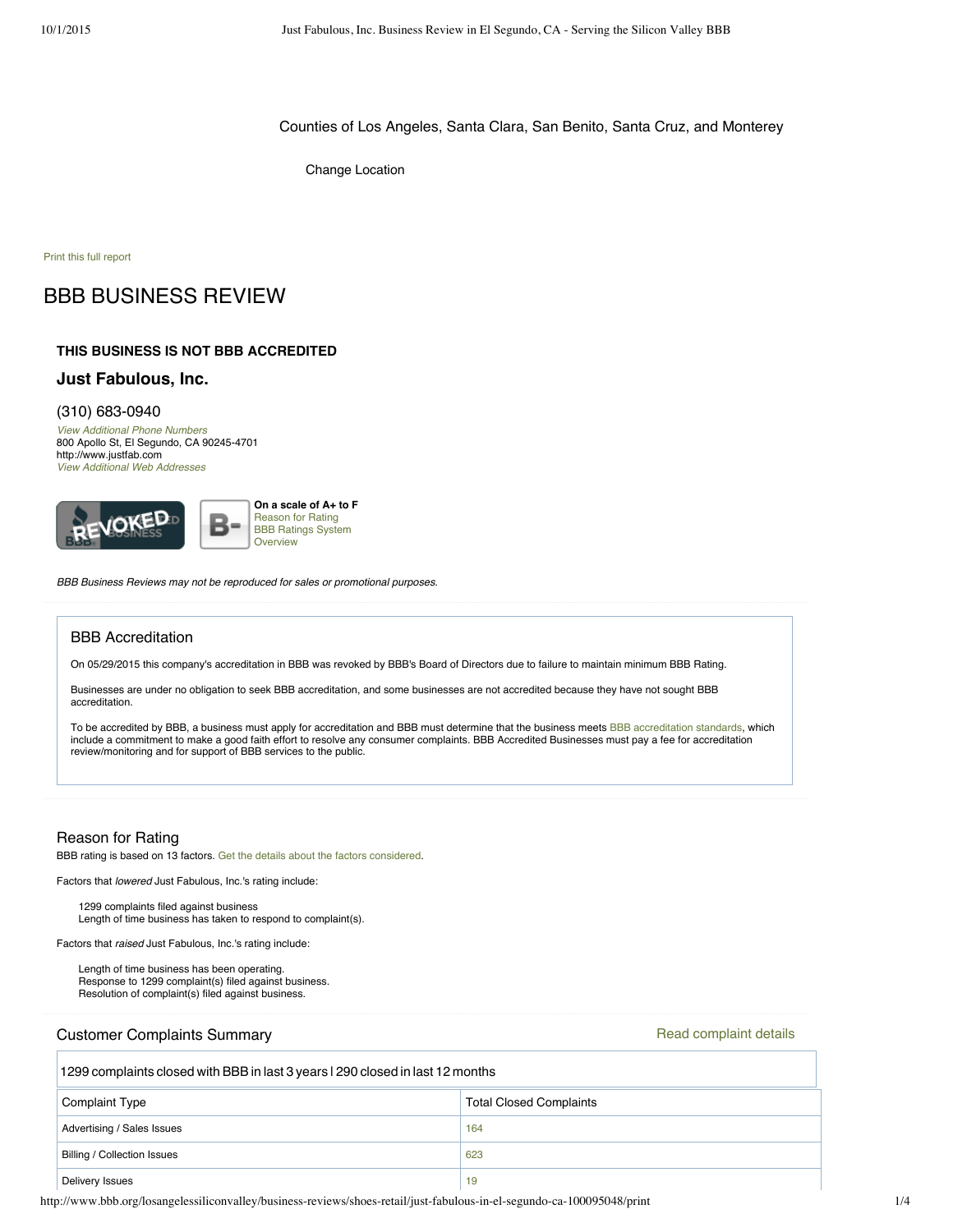10/1/2015 Just Fabulous, Inc. Business Review in El Segundo, CA - Serving the Silicon Valley BBB

| Problems with Product / Service | 493  |
|---------------------------------|------|
| Guarantee / Warranty Issues     |      |
| <b>Total Closed Complaints</b>  | 1299 |

# Customer Reviews Summary

Read customer reviews

| 14 Customer Reviews Customer Reviews on Just Fabulous, Inc. |                               |
|-------------------------------------------------------------|-------------------------------|
| <b>Customer Experience</b>                                  | <b>Total Customer Reviews</b> |
| Positive Experience                                         |                               |
| <b>Neutral Experience</b>                                   | 0                             |
| <b>Negative Experience</b>                                  | 13                            |
| <b>Total Customer Reviews</b>                               | <b>14 Customer Reviews</b>    |

## Complaint Breakdown by Resolution

Complaint Resolution Log (1299)

**Resolved** - The complainant verified the issue was resolved to their satisfaction. (484 complaints)

**Answered** - BBB has not heard back from the consumer as to their satisfaction with the business's response, or the business addressed the issues within the complaint, but the consumer remains dissatisfied. (815 complaints)

### Industry Comparison Chart

Shoes - Retail, Internet Shopping, Sportswear - Retail

## Government Actions

BBB knows of no government actions involving the marketplace conduct of Just Fabulous, Inc..

What government actions does BBB report on?

## Advertising Review

BBB has nothing to report concerning Just Fabulous, Inc.'s advertising at this time.

What is BBB Advertising Review?

# Additional Information

Business started: 04/01/2010

**Type of Entity** Corporation

Incorporated: May 2010, CA

**Business Management** Principal: Anna Pettus (Director NA Member Services)

## **Contact Information**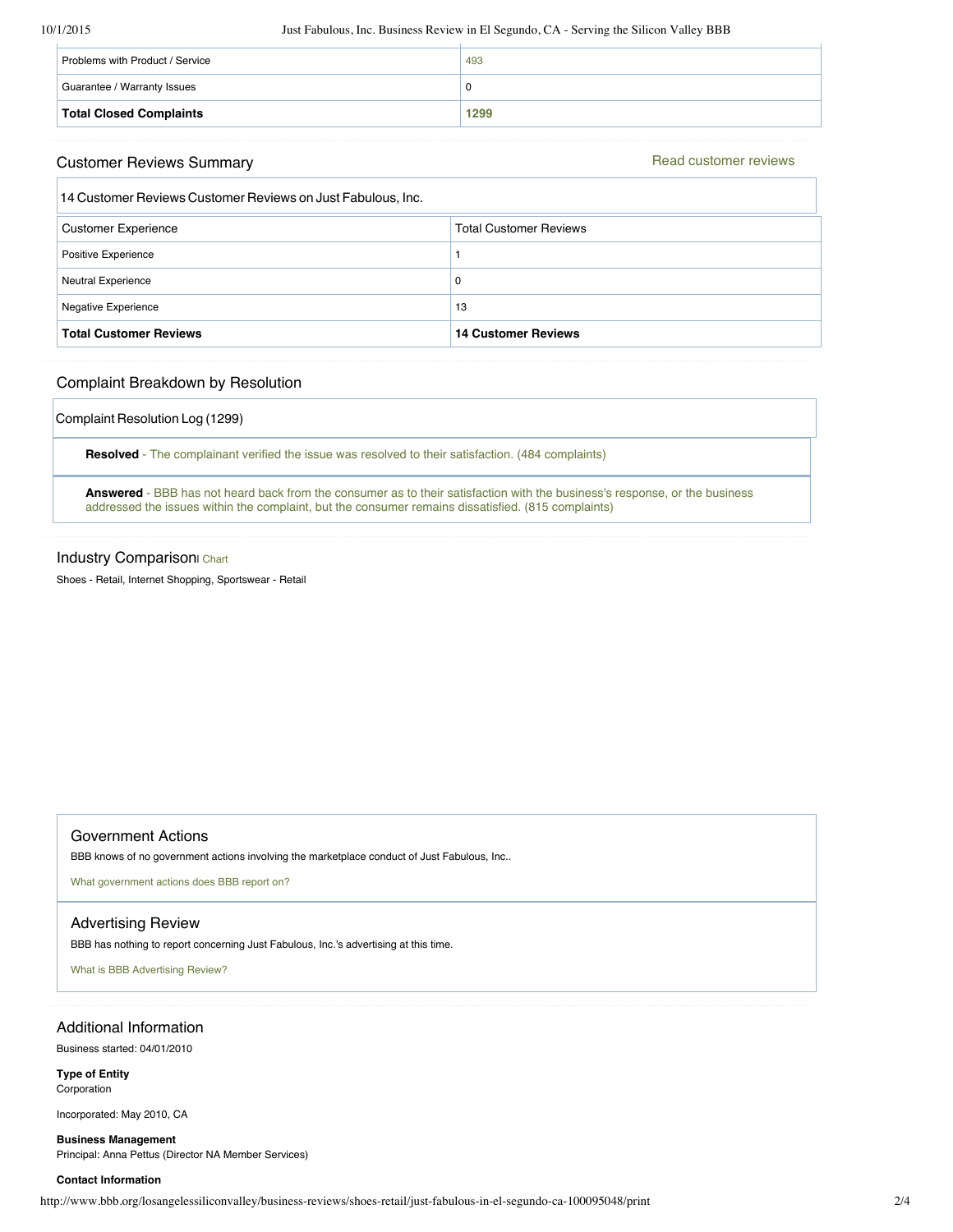#### 10/1/2015 Just Fabulous, Inc. Business Review in El Segundo, CA - Serving the Silicon Valley BBB

Samar Batshon (Communications Assistant)

#### **Number of Employees** 300

**Business Category** Shoes - Retail, Internet Shopping, Sportswear - Retail

#### **Alternate Business Names** JustFab

# Customer Review Rating plus BBB Rating Summary

Just Fabulous, Inc. has received 2.66 out of 5 stars based on 14 Customer Reviews and a BBB Rating of B-.

#### BBB Customer Review Rating plus BBB Rating Overview MAP & DIRECTIONS

## Map & Directions

Address for Just Fabulous, Inc.

800 Apollo St El Segundo, CA 90245-4701



# Google

Map d**ata@201m5a**coogle

As a matter of policy, BBB does not endorse any product, service or business.

BBB Business Reviews are provided solely to assist you in exercising your own best judgment. Information in this BBB Business Review is believed reliable but not guaranteed as to accuracy.

BBB Business Reviews generally cover a three-year reporting period. BBB Business Reviews are subject to change at any time.